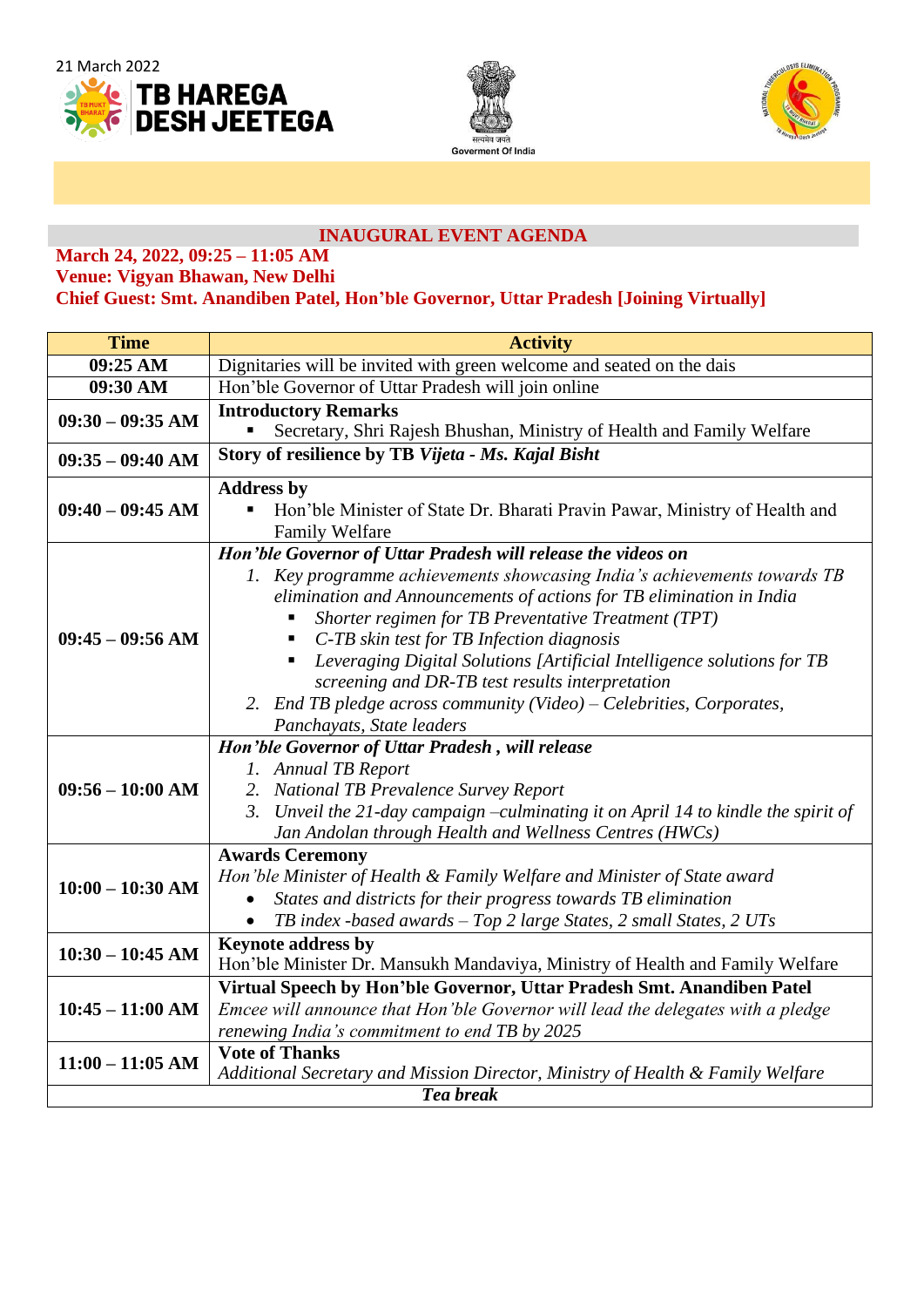





#### **STEP Up to End TB Summit Vigyan Bhawan, New Delhi**

# **Meeting with State Health Ministers**

#### **March 24, 2022, 12:00 – 1:30 PM Venue: Vigyan Bhawan, New Delhi Chair: Dr. Mansukh Mandaviya, Hon'ble Minister of Health & Family Welfare**

| <b>Time</b>                                               | <b>Activity</b>                                                        |
|-----------------------------------------------------------|------------------------------------------------------------------------|
| $12:00 - 12:05$ PM                                        | Dignitaries are seated                                                 |
| $12:05 - 12:10$ PM                                        | <b>Welcome address</b>                                                 |
|                                                           | Secretary, Health and Family Welfare                                   |
| $12:10 - 12:25$ PM                                        | <b>Context setting</b>                                                 |
|                                                           | Additional Secretary and Mission Director, National Health Mission     |
| $12:25 - 01:00$ PM                                        | <b>Perspectives from State Health Ministers</b>                        |
| $01:00 - 01:10$ PM                                        | <b>Key Remarks</b>                                                     |
|                                                           | Dr. Bharati Pravin Pawar, Hon'ble Minister of State, Health and Family |
|                                                           | Welfare                                                                |
| $01:10 - 01:25$ PM                                        | <b>Closing Remarks</b>                                                 |
|                                                           | Dr. Mansukh Mandaviya, Hon'ble Minister, Ministry of Health and Family |
|                                                           | Welfare                                                                |
| $01:25 - 01:30$ PM                                        | <b>Vote of Thanks</b>                                                  |
|                                                           | Joint Secretary, NTEP                                                  |
| <b>PARALLEL SESSIONS 12:00 - 1:30 PM</b>                  |                                                                        |
| The event will host parallel on best practices of States. |                                                                        |
| $1:30 - 2:30$ PM                                          | Lunch                                                                  |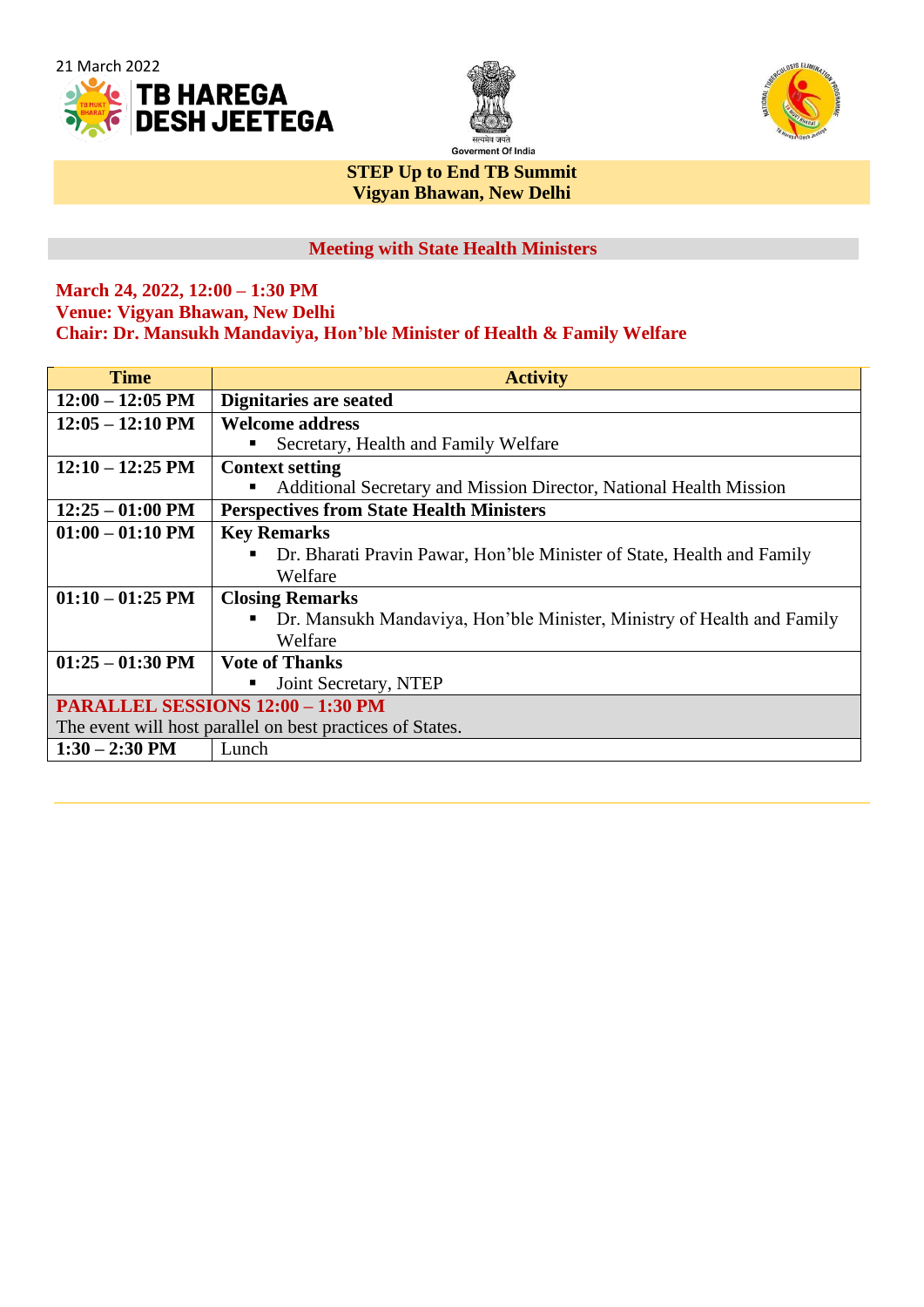





#### **PARALLEL SESSION WITH STATE OFFICERS**

**March 24, 2022, 12:00 – 1:30 PM Venue: Vigyan Bhawan, New Delhi [Plenary Hall]**

**Chair: Dr Alok Mathur, Additional DDG-TB,**

**Co-Chair: Dr Ashok Bhardwaj, Chair NTF and Dr Ranjani Ramachandran, NPO, WHO**

| <b>Time</b>                | <b>Activity</b>                                     |
|----------------------------|-----------------------------------------------------|
| $12:00 - 12:05$ PM         | <b>Dignitaries are seated</b>                       |
| $12:05 - 12:10$ PM         | Welcome address & context setting                   |
|                            | Joint Director, TB                                  |
| $12:10 - 12:45 \text{ PM}$ | <b>Presentation of Best Practices by the States</b> |
|                            | Karnataka                                           |
|                            | <b>Uttar Pradesh</b>                                |
|                            | West Bengal                                         |
|                            | Gujarat                                             |
|                            | <b>Bihar</b>                                        |
| $12:45 - 01:00 \text{ PM}$ | <b>Remarks by Chair and Co-Chair</b>                |
|                            | Dr Ranjani Ramachandran, NPO, WHO                   |
|                            | Dr Ashok Bhardwaj, Chair NTF                        |
|                            | Dr Alok Mathur, Additional DDG-TB                   |
| $01:00 - 01:05$ PM         | <b>Vote of Thanks</b>                               |
|                            | TB Specialist, Central TB Division                  |
|                            | Lunch                                               |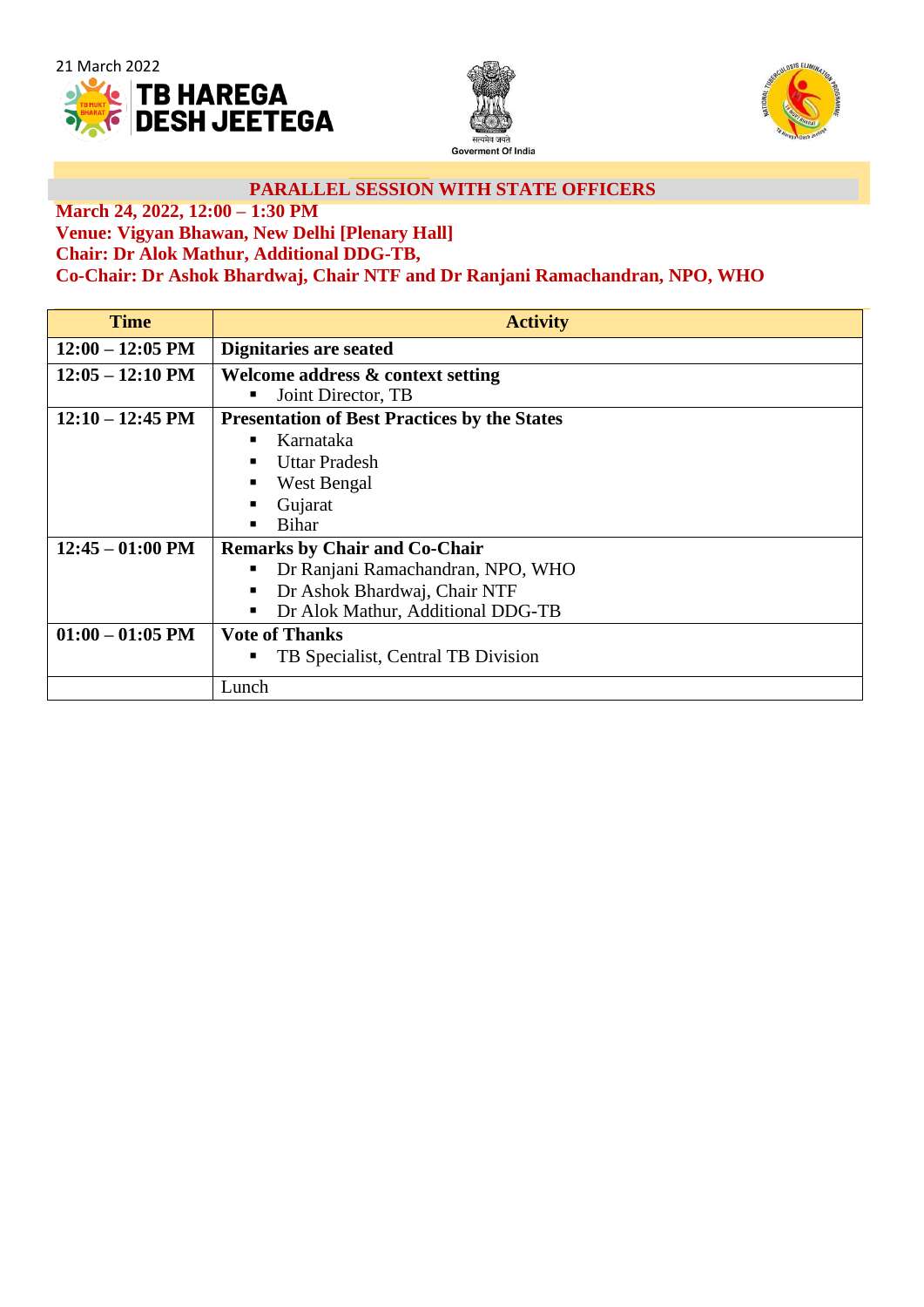





# **Meeting with State Health Officials**

#### **March 24, 2022, 2:30 – 4:30 PM Venue: Vigyan Bhawan, New Delhi Chair: Shri Rajesh Bhushan, Secretary, Health & Family Welfare**

| <b>Time</b>              | <b>Activity</b>                                                                                                        |
|--------------------------|------------------------------------------------------------------------------------------------------------------------|
| $2:30 - 2:35$ PM         | Dignitaries are seated                                                                                                 |
| $2:35 - 2:40$ PM         | <b>Welcome address</b><br>Joint Secretary, NTEP                                                                        |
| $2:40 - 3:00$ PM         | <b>National TB Prevalence Survey results</b><br><b>ICMR</b><br>п.                                                      |
| $3:00 - 3:20$ PM         | <b>Action plan for TB Elimination</b><br>Deputy Director General, National Tuberculosis Elimination Programme          |
| $3:20 - 3:50 \text{ PM}$ | Perspectives and Interactions with States led by<br>Additional Secretary and Mission Director, National Health Mission |
| $3:50 - 4:00$ PM         | <b>Key remarks</b><br>Secretary, Health and Family Welfare, Government of India                                        |
| $4:00 - 4:05$ PM         | <b>Vote of Thanks</b><br>Additional Deputy Director General, National Tuberculosis Elimination<br>Programme            |
| $4:05 - 4:30$ PM         | <b>High Tea</b>                                                                                                        |